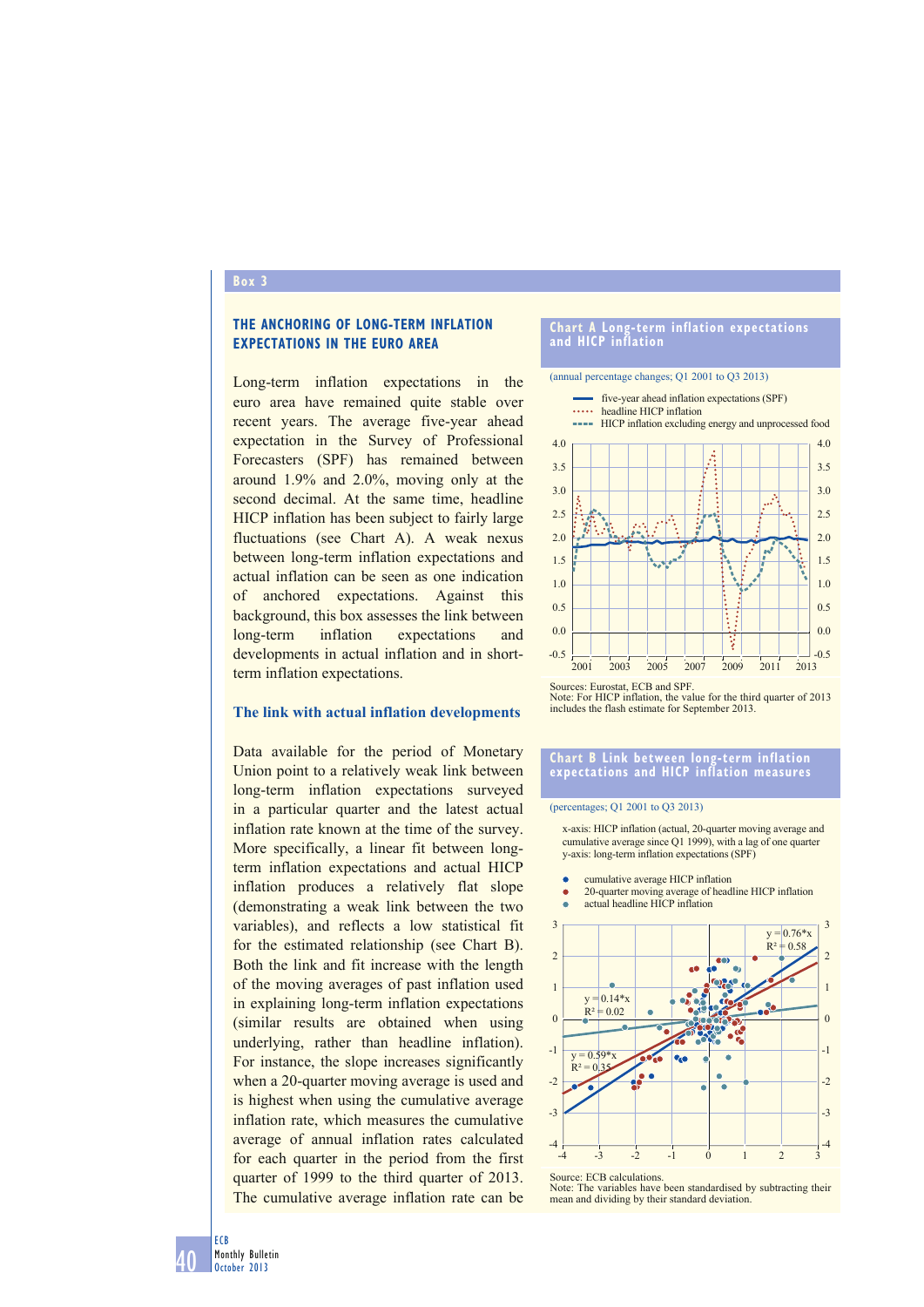Prices and costs

seen as a proxy for the track record – and the resulting credibility – of the ECB's monetary policy in terms of the inflation outcome.

The relationship between long-term inflation expectations and the cumulative average inflation rate over time is shown in Chart C. The September 2013 ECB staff macroeconomic projections for the euro area expect an HICP inflation rate of 1.5% in 2013 and 1.3% in 2014, implying a further slight moderation in cumulative average inflation to below 2% at the end of 2014. On the basis of the historical relationship between this average and longerterm inflation expectations, the latter are likely to decline somewhat further over the projection horizon, while remaining in the range between 1.9% and 2.0%.

# **The link with short-term inflation expectations**

The absence of a link between long-term inflation expectations and short-term actual



**Chart C Long-term inflation expectations** 

Sources: SPF and ECB calculations. Notes: The blue dot represents the cumulative inflation value for 2014 based on the September 2013 ECB staff macroeconomic<br>projection. The red dot represents a regression-based forecast<br>for five-year ahead expectations. For HICP inflation, the value<br>for the third quarter of 2013 includes



#### Sources: ECB and SPF.

Notes: Each data point represents the change in the short-term (x-axis) and long-term (y-axis) inflation expectations of a particular<br>panellist from one survey round to the next. The bars next to the x-axis and y-axis comp